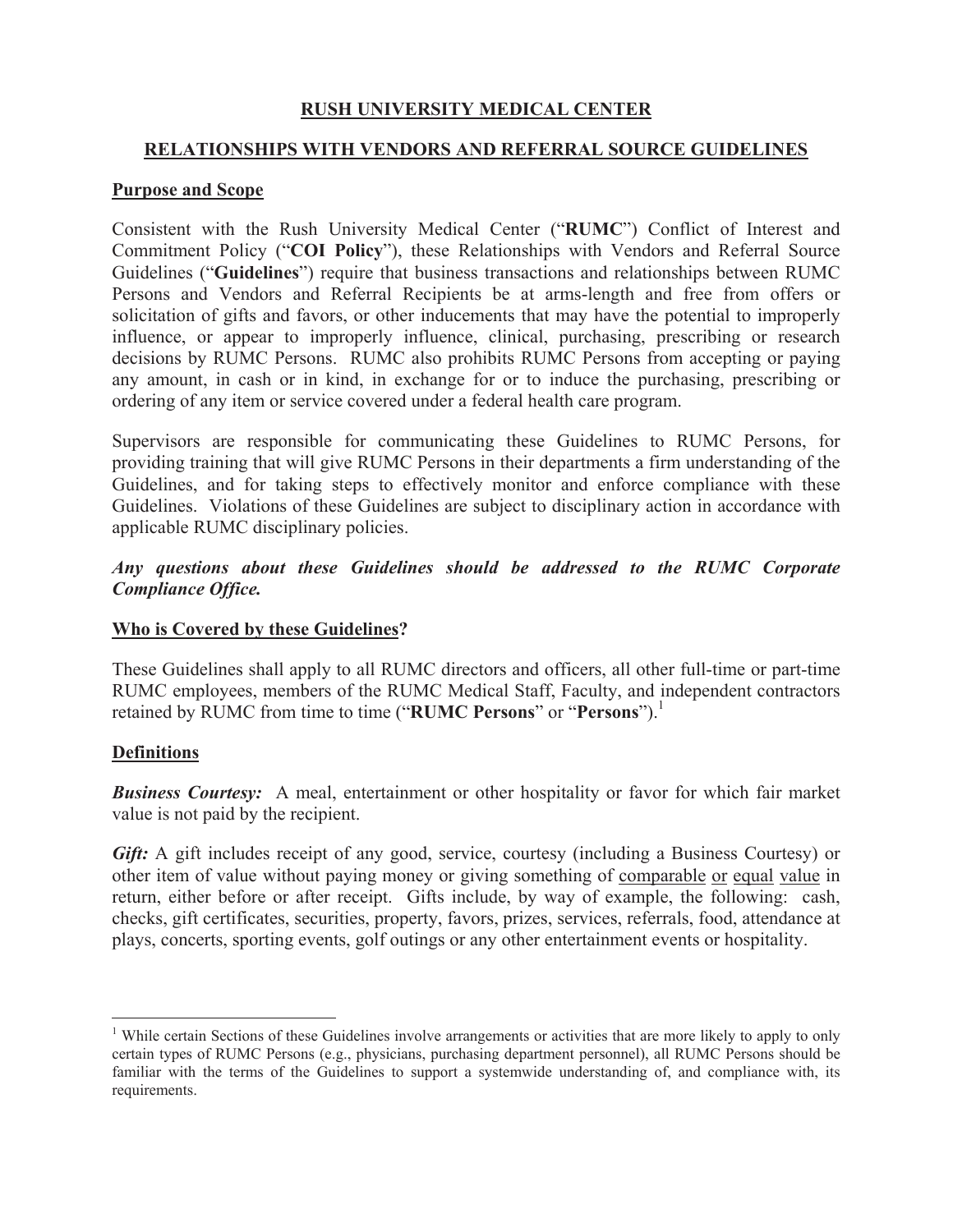*Referral Recipient:* Any individual or entity that obtains health care business or referrals from RUMC, or potentially could obtain health care business or referrals from RUMC, including, for example, hospitals, nursing homes, ambulatory surgical centers, imaging facilities, health care suppliers, non-medical suppliers and any family member, officer, director, employee, agent or representatives of individuals or agents.

*Referral Source:* Any person or entity that is a source of patient referrals to RUMC, such as community physicians who refer patients to RUMC for specialty services.

*Vendor:* Any for-profit enterprise that develops, manufactures, sells, or distributes drugs or medical devices or other goods and/or services to the health care industry, including but not limited to, pharmaceutical companies, medical device manufacturers, laboratories, imaging companies, sales organizations, banks, auditing firms, law firms, insurance companies and consulting firms.

*RUMC Person or Person:* The individuals described above under the heading "Who is Covered by these Guidelines?"

#### **Guidance Regarding Specific Financial Relationships.**

The following additional Sections of these Guidelines are intended to implement the purpose set forth above and shall be considered part of these Guidelines:

| Section I          | Gifts and Business Courtesies                                            |
|--------------------|--------------------------------------------------------------------------|
| <b>Section II</b>  | Meals                                                                    |
| Section III        | Consulting and Other Compensation Arrangements                           |
| <b>Section IV</b>  | Third Party Medical Education Programs                                   |
| <b>Section V</b>   | <b>Educational Grants and Donations</b>                                  |
| <b>Section VI</b>  | Training and Education Regarding Use of Medical Devices                  |
| <b>Section VII</b> | Funding for Medical Education Programs Accredited by the Accreditation   |
|                    | Council for Continuing Medical Education                                 |
|                    | Section VIII Purchase Contracts; Discounts and Other Reductions in Price |
|                    |                                                                          |

All interactions with Vendors or Referral Recipients not covered by specific Sections of these Guidelines will be governed by the general policy statement set forth above. In addition, any Gifts or other financial arrangements with entities that provide and bill patients or payors for any of the following services should be discussed with the Office of Legal Affairs: clinical laboratory services; physical and occupational therapy services; radiology and other imaging services; radiation therapy services and supplies; durable medical equipment and supplies; parenteral and enteral nutrients, equipment and supplies; prosthetics, orthotics, and prosthetic devices and supplies; home health services; outpatient prescription drugs; and inpatient and outpatient hospital services. Such gifts or financial relationships shall also be established and implemented in accordance with the provisions of other applicable RUMC policies.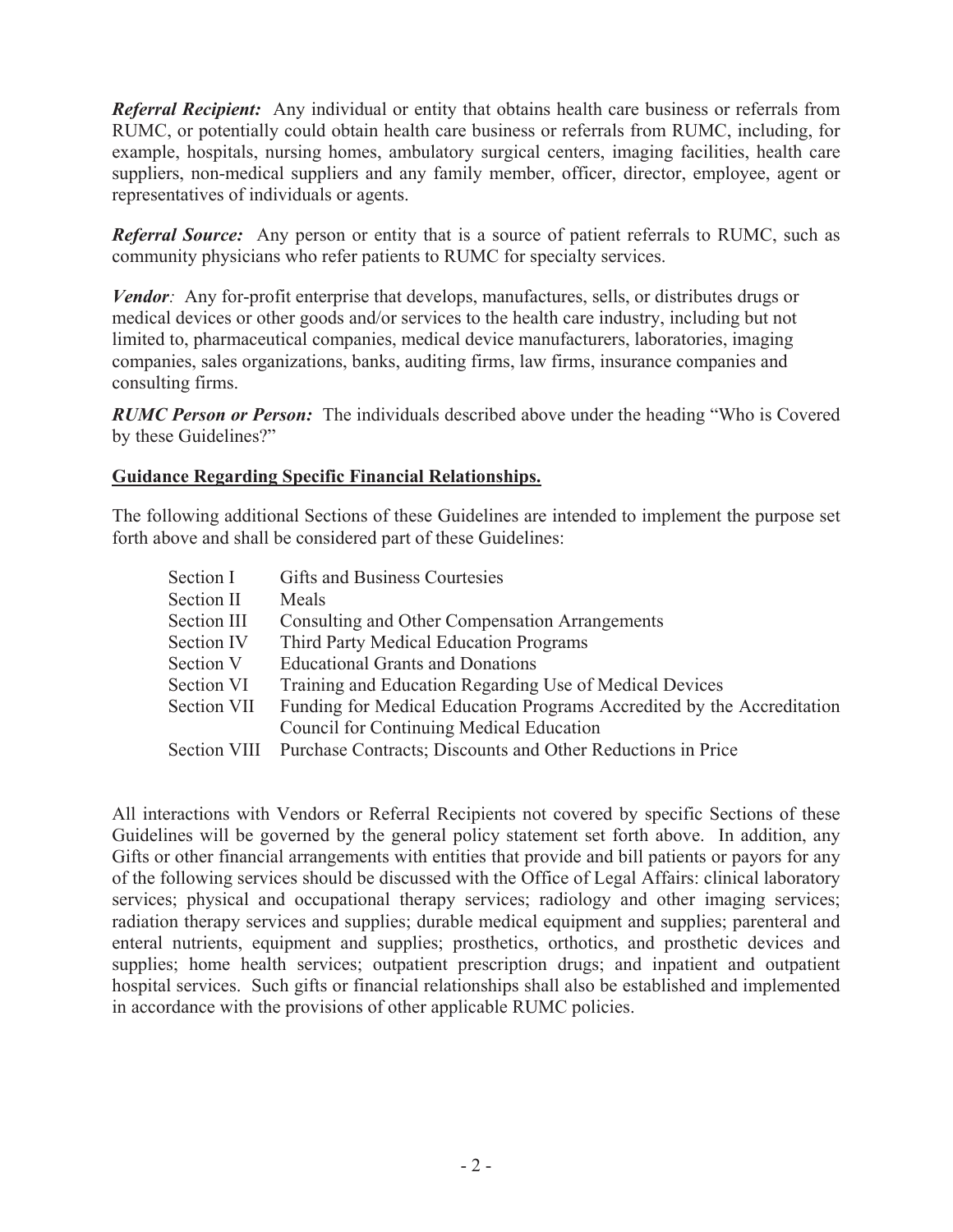# **I. Gifts and Other Business Courtesies**

- **A. Gifts from Vendors or Referral Recipients.** As a general rule, RUMC Persons shall not accept or use Gifts (including Business Courtesies) from Vendors or Referral Recipients, except for permitted Business Courtesies discussed below. Any Gift or Business Courtesy given to an immediate family member of an RUMC Person is prohibited.
- **B. Gifts and Business Courtesies from Pharmaceutical, Medical Device, and Biotechnology Companies**. Gifts and Business Courtesies from pharmaceutical, medical device and biotechnology companies are prohibited under all circumstances (See Section II(A)(1) of the COI Policy). Refer to Section II (Meals) for additional information.
- **C. Permitted Business Courtesies**. There may be times when it is permissible to accept a Business Courtesy or other invitation offered by a current or potential Vendor. However, the purpose must never be to induce or influence a business transaction. As a general rule, the cost must be reasonable (not to exceed \$100 per RUMC Person). If the occasion appears extravagant or if the invitation could be perceived as intended to influence a business decision involving RUMC, attendance at such an occasion is prohibited. To be acceptable, the occasion should conform to the following guidelines:
	- 1. The cost and location must be reasonable and not extravagant.
	- 2. Paid expenses for any travel costs or overnight lodging for the RUMC Person or his/her family are prohibited.
	- 3. The invitation is for an ordinary business meal or gathering during which the host is present and business is conducted.
- **D. Gifts to RUMC Referral Sources.** RUMC Persons are prohibited from making any gift to a RUMC Referral Source. A RUMC Person may not use his/her own funds to pay for gifts for the purpose of influencing referrals.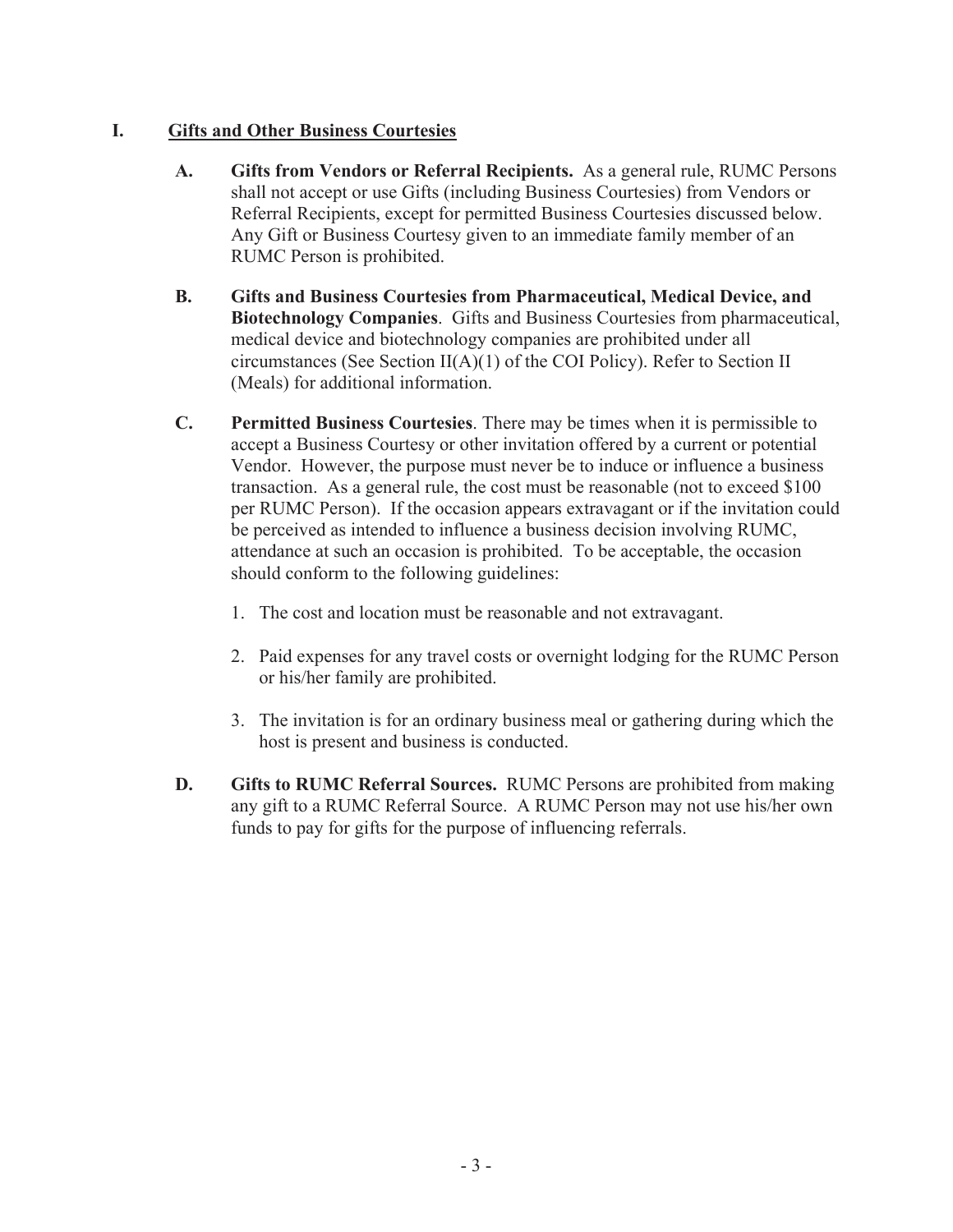# **II. Meals**

# **A. Meals Furnished by Vendors or Referral Recipients.**

- **1.** Vendors and Referral Recipients are not permitted to provide food to RUMC Persons on-site at RUMC facilities. Except as provided below, if RUMC Persons attend a meal (off-site of RUMC facilities) to discuss business-related or education-related matters with Vendors or Referral Recipients, then RUMC Persons must pay for his or her own meal. Under no circumstances may RUMC Persons accept or provide money, entertainment or other Business Courtesy in exchange for attending the meal. In addition, RUMC Persons may not allow a Vendor or Referral Recipient to pay for meals for the RUMC Person's spouse, other immediate family member or other guests who do not have a bona fide professional interest in attending the meal.
- **2.** Food may be accepted from Vendors or Referral Recipients only in the following limited circumstances:
	- **a.** The meal is related to a permitted Business Courtesy pursuant to Section I(C) of these Guidelines (Permitted Business Courtesies).
	- **b.** Off-Site Educational Presentations and Meetings: RUMC Persons may attend meals and receptions provided by a Vendor in connection with an educational conference, training or meeting if the Vendor sponsoring the educational presentation or meeting is a signatory to the Pharmaceutical Research and Manufacturers of America's (PhRMA) Code on Interactions with Healthcare Professionals. The PhRMA Code requires that meals (a) are modest as judged by local standards; (b) are not part of an entertainment or recreational event; and (c) are provided in a manner conducive to informational communication.
	- **c.** Medical Device Training Sessions: RUMC Persons may attend modest meals and receptions when attending Vendor-sponsored training and education regarding the use of medical devices.
	- **d.** Consulting Services: RUMC Persons may attend modest meals and receptions in connection with RUMC Persons performance of legitimate contractual services.

#### **B. Meals and Business Courtesies Furnished to Referral Sources.**

**1.** RUMC Persons may only provide meals to Referral Sources if doing so is part of a bona fide business purpose (e.g., as part of an information presentation to educate community physicians about RUMC capabilities). However, the meals must be modest in value, occur at venues appropriate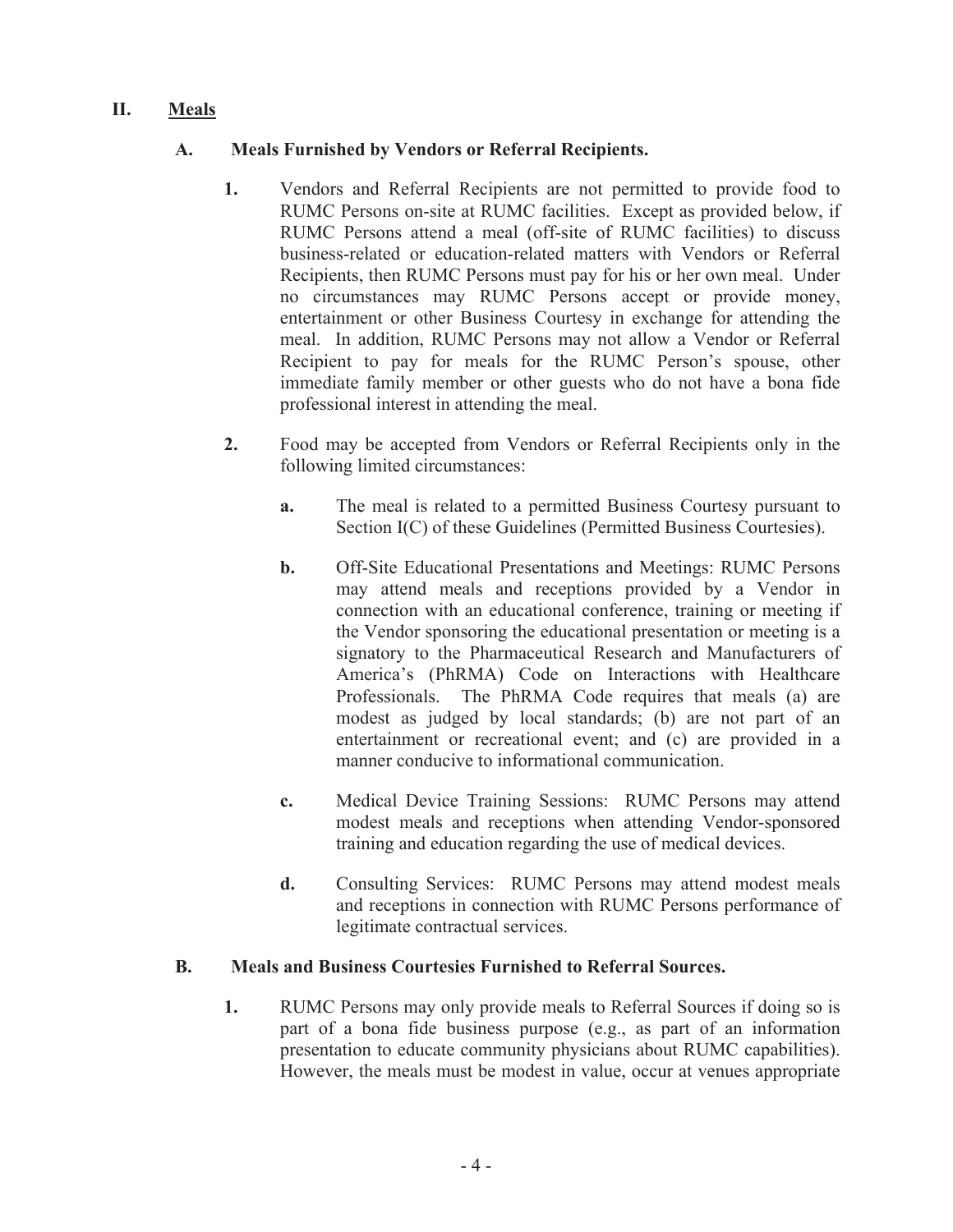for the exchange of information, and be approved by the Corporate Compliance Office in advance of the meeting.

- **2.** Under no circumstances may such meals be paid for by a Vendor unless otherwise permitted under these Guidelines.
- **C. Other Provisions of these Guidelines Relating to Permitted Meals.** As noted above, additional guidance relating to meals also may be found in the following Sections of these Guidelines: Gifts and Other Business Courtesies (relating to meals provided as part of a permitted business courtesy); Consulting and Other Compensation Arrangements (relating to meals provided as part of or incident to a physician's compensated services to a Vendor or Referral Recipient); Third Party Medical Education Programs (relating to meals and receptions provided by Vendor or Referral Recipient to program attendees, where permitted by the program sponsor); Educational Grants and Donations (relating to funding of meals provided in connection with programs conducted by RUMC); and Training and Education Regarding Use of Medical Devices (where meals, travel and lodging are provided in connection with training provided by a manufacturer in order to facilitate safe and effective use of certain medical technology).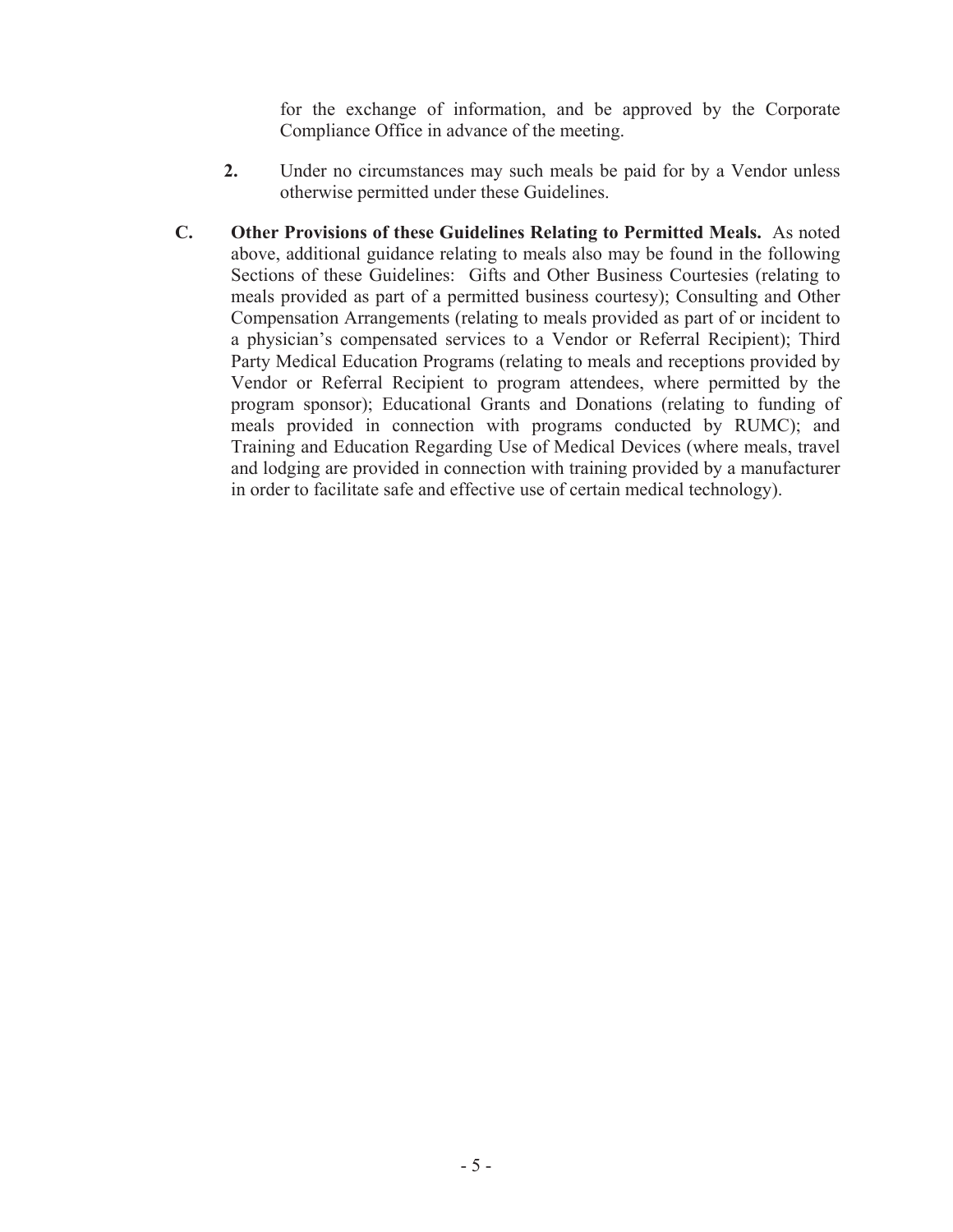## **III. Consulting and Other Compensation Arrangements**

This Section applies to all consulting and compensation arrangements between RUMC Persons and Vendors or Referral Recipients, including all consulting, medical director, product development, advisory committee, teaching and speaking, or other services that RUMC Persons provide to Vendors or Referral Recipients (collectively, referred to as "consulting arrangements"). All such arrangements shall be memorialized in writing, reflect fair market value compensation for legitimate purposes, and involve only reasonable, necessary and documented services.

- **A. Prohibited Arrangements.** A Person may not enter into a contract that involves the provision of services or other terms that would restrict or interfere with the Person's RUMC-related duties. Also, under no circumstances should a Person enter into a contract that is, or appears to be, motivated by any improper purpose, such as to induce the individual to change or maintain his or her purchasing or prescribing habits or his or her decision-making or judgment in research or clinical matters. Each Person is responsible for determining that a proposed consulting arrangement complies with these Guidelines.
- **B. Mandatory Written Contract.** RUMC Persons may be engaged by Vendors or Referral Recipients to perform such services only pursuant to a written contract signed by both parties that details the Person's duties, provides for no more than reasonable fair market compensation for necessary services that are actually rendered, and requires ongoing documentation of the actual provision of services.
- **C. Contract Guidelines.** Each consulting arrangement must meet the following guidelines:
	- **1.** The consulting arrangement must be documented by a written contract, signed by the appropriate parties. RUMC, rather than the individual Member, is the appropriate contracting party for certain arrangements, such as facility medical director agreements, as well as arrangements involving a Person's clinical, administrative or consulting services if such Person is an RUMC employee. Departments are not separate legal entities, and therefore are not appropriate contracting parties. Any questions about the appropriate contracting party should be addressed to the Office of Legal Affairs.
	- **2.** The contract must specify the services to be provided, and the services must be legitimate, commercially reasonable services needed by the contracting party.
	- **3.** The payment amount or formula must be set in advance and must reflect fair market value for the services to be provided. When compensation is based on a royalty or similar arrangement, the payment amount should not take into account sales or use of products by RUMC or any Persons, nor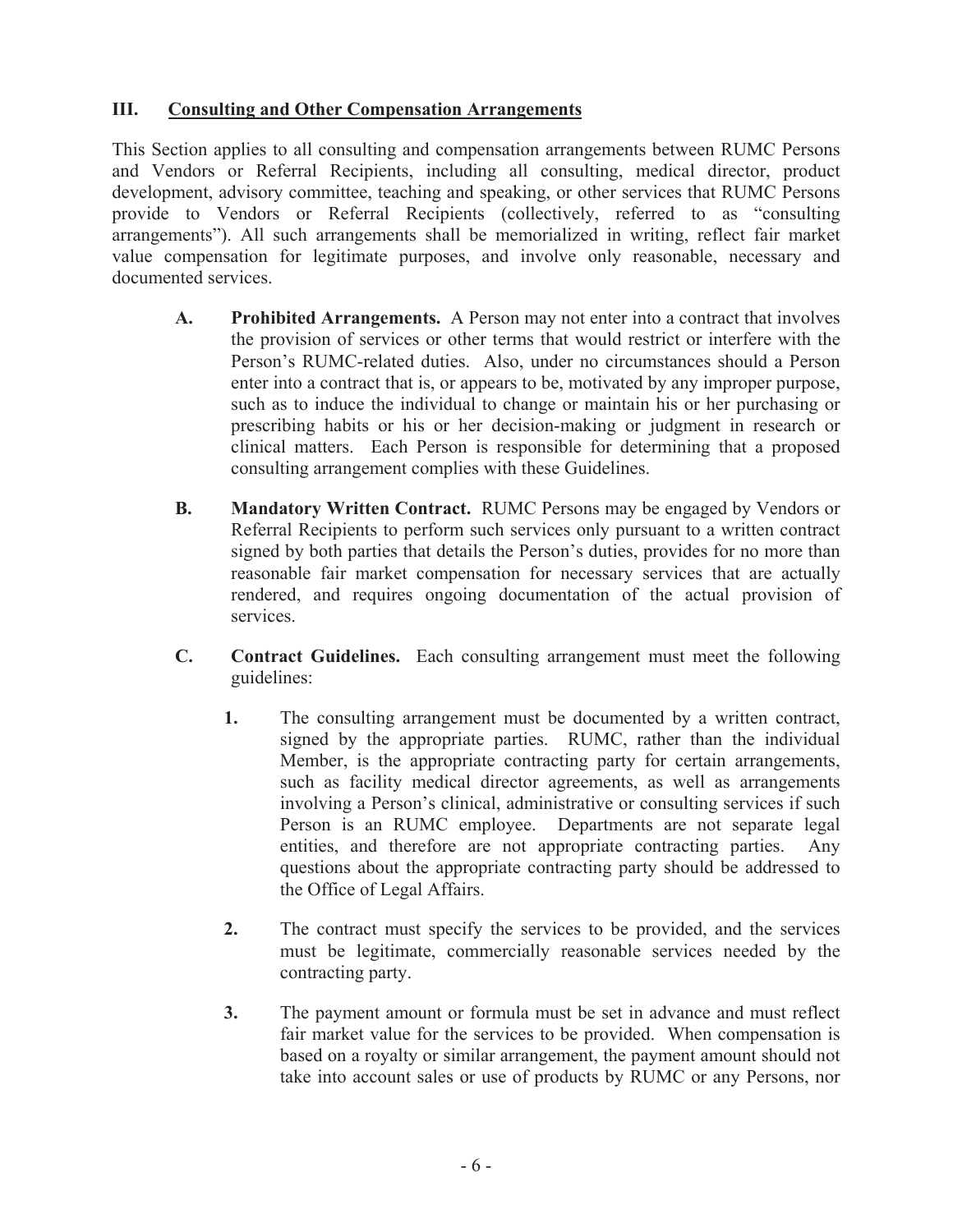should it include other payment methodologies that will inappropriately influence clinical decision-making.

**4.** The contract must specify a means for the RUMC Vendor to document on an ongoing basis the actual provision of the services and require documentation as a condition of payment.

# **D. Other Requirements and Restrictions.**

- **1.** Use of RUMC facilities or staff, by either the RUMC Person or the third party in connection with a consulting arrangement is prohibited.
- **2.** The arrangement cannot involve or permit the use of RUMC's confidential or proprietary information. The contract must prohibit the use of the RUMC name by any third party, except with RUMC's written consent.
- **3.** Meals, travel and other Business Courtesies provided in connection with performance of the services must be modest and incidental to the services being performed (e.g., a meal in connection with an all day meeting is acceptable; a three hour meeting followed by golf or other entertainment is not).

# **E. Notice/Approval Process for Consulting Arrangements.**

- **1.** Contracts for consulting arrangements that are executed by RUMC are subject to review and approval by the Office of Legal Affairs and the appropriate RUMC signatory.
- **2.** RUMC Persons must report any permissible individually executed consulting contracts in accordance with RUMC's Conflict of Interest and Commitment Policy.
- **F. Other Provisions of these Guidelines, and other Policies, Applicable to Consulting and Compensation Arrangements.** These Guidelines do not apply to service as an expert witness for an entity that is not a Vendor or Referral Recipient. Service as an expert witness is permitted only if the compensation is reasonable, paid time off is taken for the time spent on the engagement, and the Person additionally receives written confirmation from the Office of Risk Management that no Conflict of Interest exists with RUMC. Questions about such arrangements should be addressed to the Office of Risk Management.
- **G.** In addition, while the general principles set forth in these Guidelines apply to research arrangements, any arrangements involving research must also comply with and be processed through the applicable research-related policies and procedures of RUMC. Similarly, while the general principles set forth in this Section apply to medical education programs sponsored by entities accredited by the Accreditation Council for Continuing Medical Education ("**ACCME**"), funding for such arrangements must comply with the specific criteria set forth in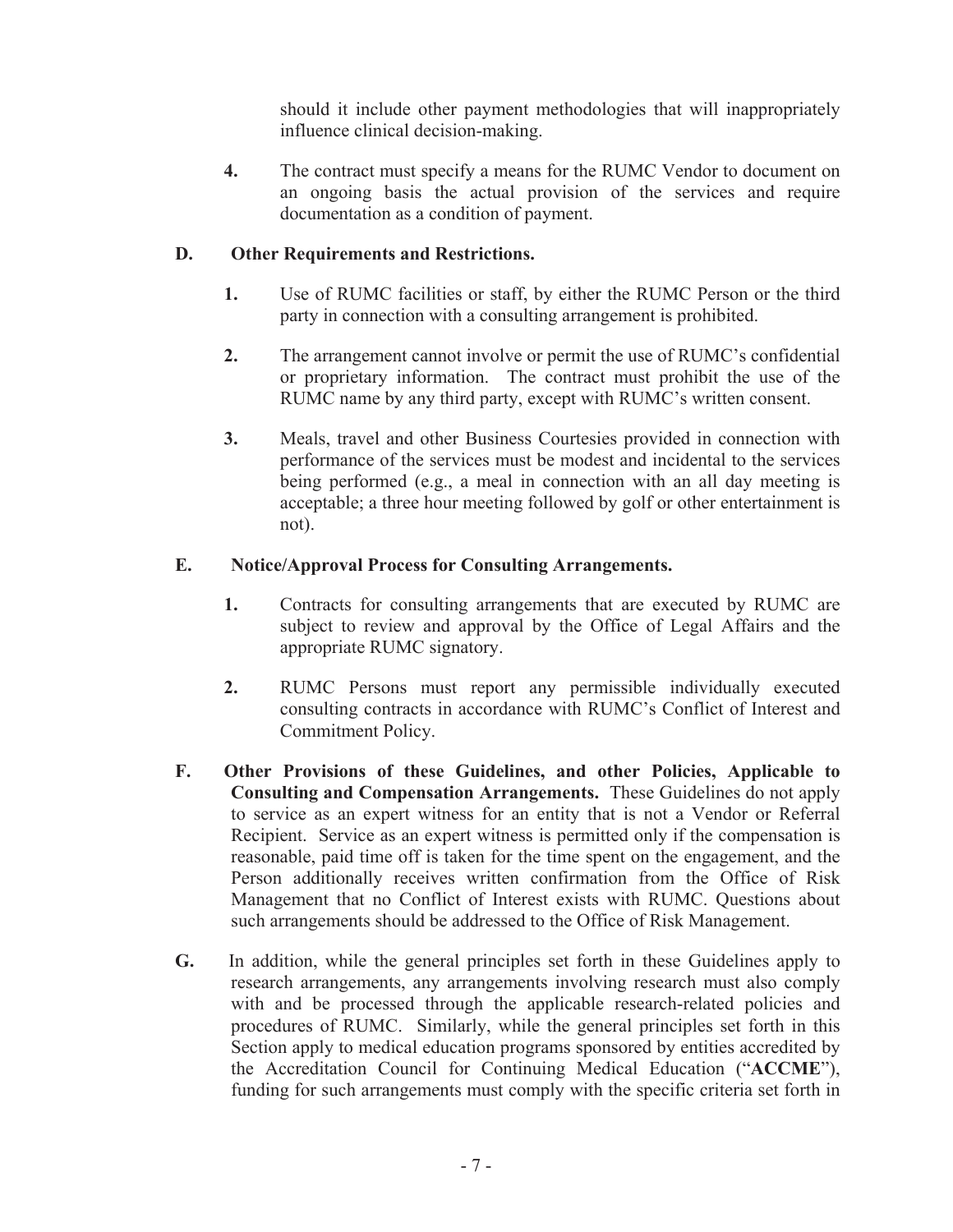these Guidelines in Section VII (Funding for Medical Education Programs Accredited by ACCME).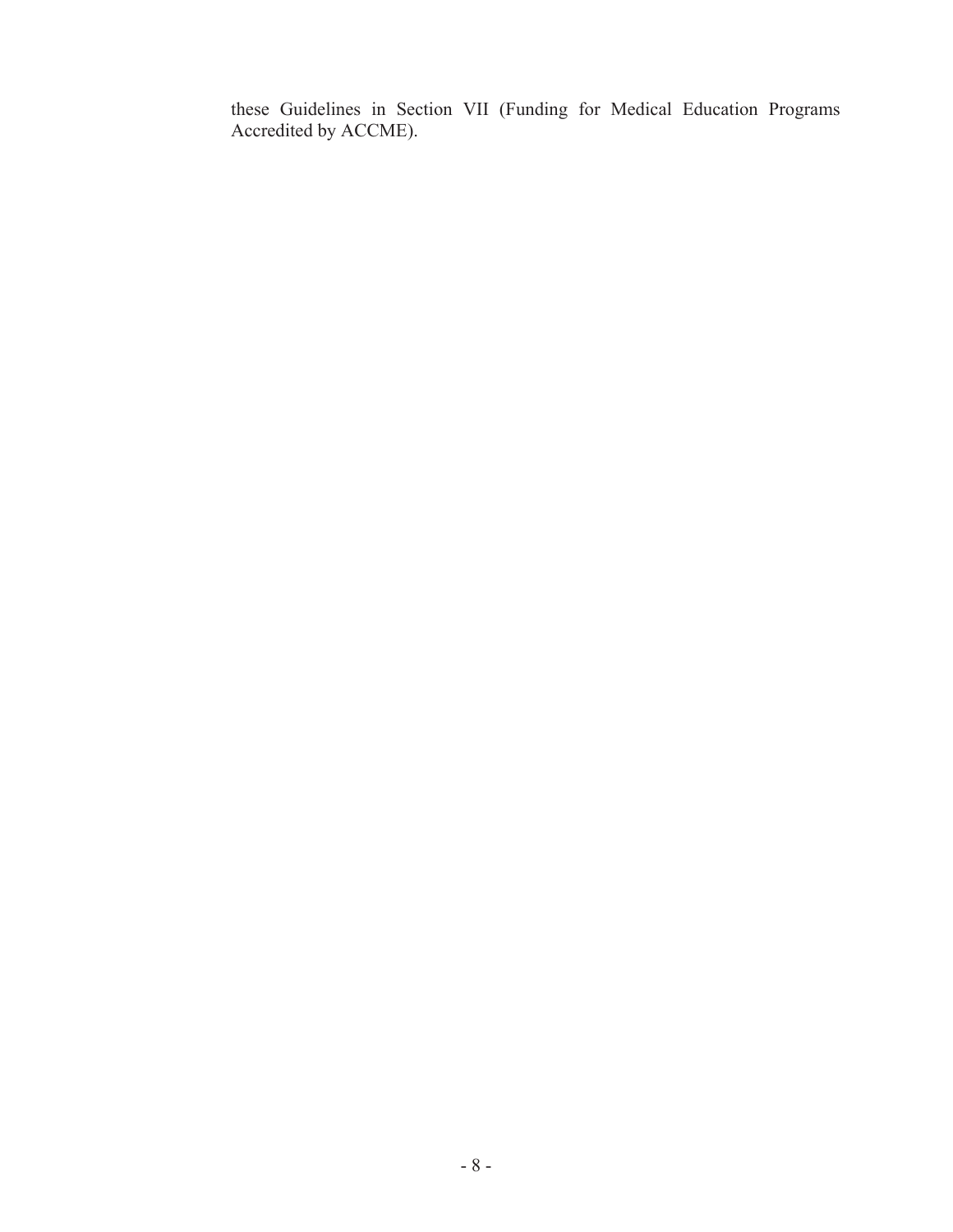# **IV. Third Party Medical Education Programs**

This Section applies to attendance or participation by Persons in third party conferences, including continuing medical education events, professional society meetings, roundtables and other educational or scientific programs. RUMC permits Persons to attend bona fide third party conferences and to accept associated meals and receptions sponsored by Vendors or Referral Recipients at such conferences so long as they are modest and clearly subordinate to the conference goals of promoting objective scientific and educational activities and discourse.

- **A. Program Faculty.** Subject to compliance with Section III of these Guidelines (Consulting Agreements and other Compensation Arrangements), a Person may serve as a faculty member for a third party educational conference and may accept a reasonable honorarium and reimbursement for his or her own transportation, lodging and meals expenses relating to the conference. Such compensation and reimbursement must be paid by the conference sponsor and not by Vendors or Referral Recipients. In such circumstances, the Person must ensure that no Vendor or Referral Recipient influences the content of the presentation made by the Person, and that there is appropriate disclosure of any financial ties to any Vendors or Referral Recipients, consistent with the rules of the third party sponsor, the body accrediting the program, if any (e.g., ACCME), and RUMC policies.
- **B.** Attendees. If a Person is attending a third party conference only as an attendee and not as a bona fide faculty member of the conference, the individual may not accept reimbursement from any Vendor or Referral Recipient for the program registration fee, transportation, lodging, meals or other expenses of attending the program. Under no circumstances may a Person accept reimbursement for transportation, lodging or meals for the cost of his or her spouse or other guest(s).
- **C. Conference-Related or Approved Meals and Receptions.** A Person may participate in a meal or reception sponsored by a Vendor or Referral Recipient at a third party conference if the event complies with the guidelines of the organization sponsoring the conference. The meal or reception should be modest in value and conducive to discussion among those participating in the event. The amount of time at any such meals or receptions should be clearly subordinate to the amount of time spent at the conference's educational activities.
- **D. Attendance by Healthcare Professionals in Training.** RUMC does not accept financial assistance from Vendors or Referral Recipients to allow medical students, residents, fellows and other healthcare professionals in training to attend educational conferences*.*
- **E. Other Provisions of these Guidelines and Other Policies, Applicable to Medical Education Programs.** Educational programs provided by RUMC are addressed in Section V of these Guidelines (Educational Grants and Donations). Funding for medical education programs sponsored by sponsors accredited by the ACCME must comply with Section VIII of these Guidelines.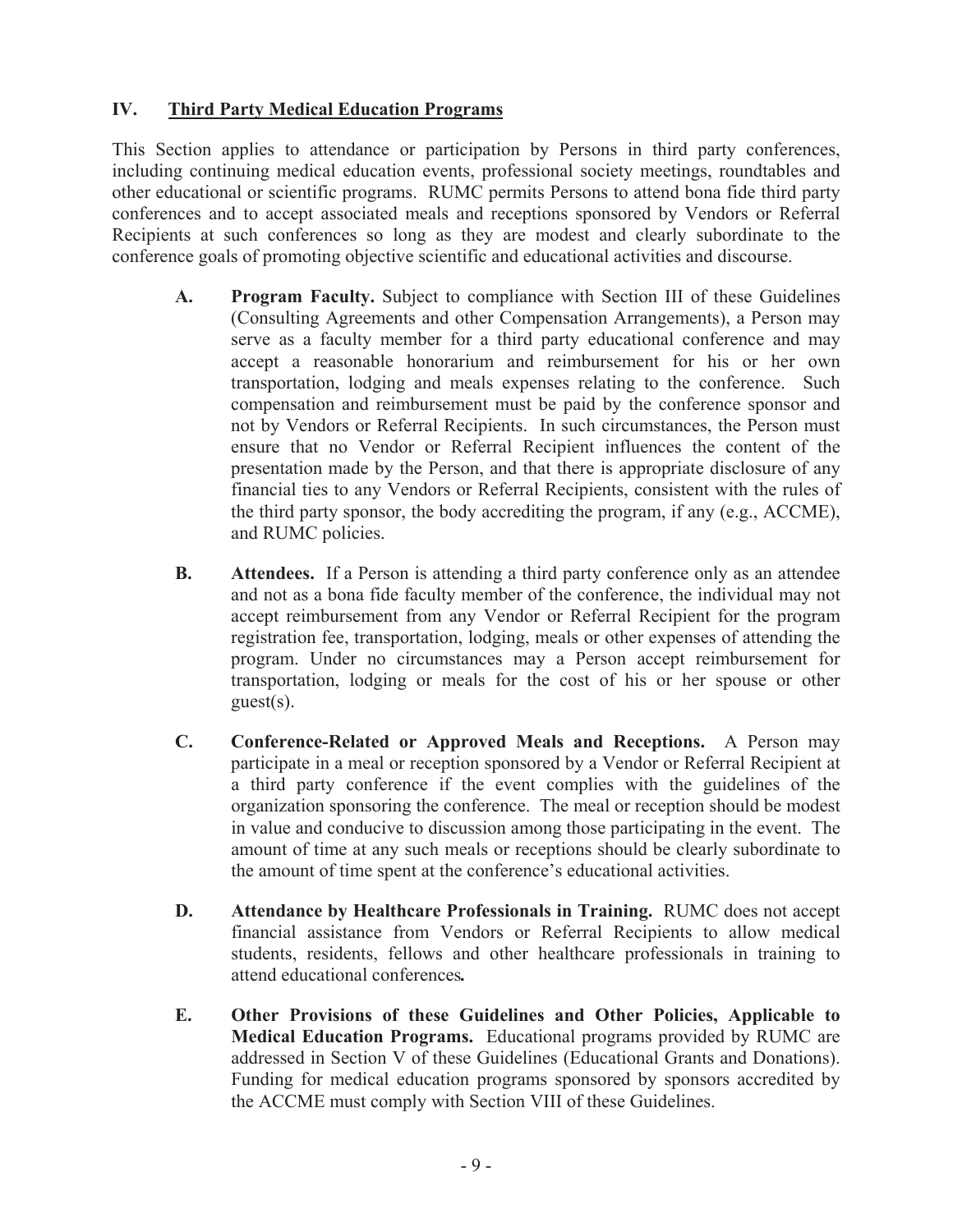# **V. Educational Grants and Donations**

This Section applies to acceptance of grants and donations from Vendors or Referral Recipients only where such grants and donations directly benefit RUMC patients or serve an educational purpose. RUMC will not accept funding that is offered in connection with the purchase or sale of goods or services. The provision of funding by Vendors or Referral Recipients should never influence clinical decision-making, research, purchasing or prescribing decisions, or the awarding of contracts.

- **A. In General.** All educational grants received from Vendors or Referral Recipients must be documented in a writing, approved by the Office of Legal Affairs, signed by all applicable parties, and must not be made for any improper purpose, such as in exchange for changing (or maintaining) any purchasing, research, prescribing or other clinical decisions or practices. Permitted support includes, but is not limited to: funding for fellowships and funding for educational programs conducted by RUMC and related meals in compliance with Section II of these Guidelines (Meals), funding for textbooks or other educational materials, and funding of outside speakers.
- **B. Solicitation of Support.** To ensure that contributions from Vendors or Referral Recipients do not inappropriately influence RUMC's or a RUMC Member's purchasing, contracting, research, prescribing or other clinical decisions, RUMC and its Persons should not solicit or accept contributions from the marketing or sales department of a Vendor or Referral Recipient.
- **C. Management of Grant Funds.** RUMC will maintain a separate fund for the receipt, management and dispensing of grant monies. The Department conducting the educational activity must independently develop a budget for any such project, and must ensure that donated funds are applied toward the applicable educational program. Any funds remaining after completion of the educational program shall be used for educational purposes, or as otherwise required by the funding agreement. Funds from other sources will not be commingled with grant monies. No donated funds may inure to the benefit of any RUMC Person.
- **D. Program Requirements.** Vendors or Referral Recipients may direct grants to a specific Department and indicate the general topic of the program to be funded. However, Vendors or Referral Recipients are not permitted to specify or preapprove the program content or speakers. Program speakers must disclose any financial relationships with the Vendor or Referral Recipient providing a grant and any other relevant financial relationships. Any program support by a Vendor or Referral Recipient shall be disclosed to program attendees and any recipients of program materials.
- **E. Grants vs. Marketing/Promotional Activities.** In some cases, funding from Vendors or Referral Recipients could be characterized, in whole or in part, as support of RUMC marketing or promotional activities rather than support of an educational program. Examples of such arrangements include website or other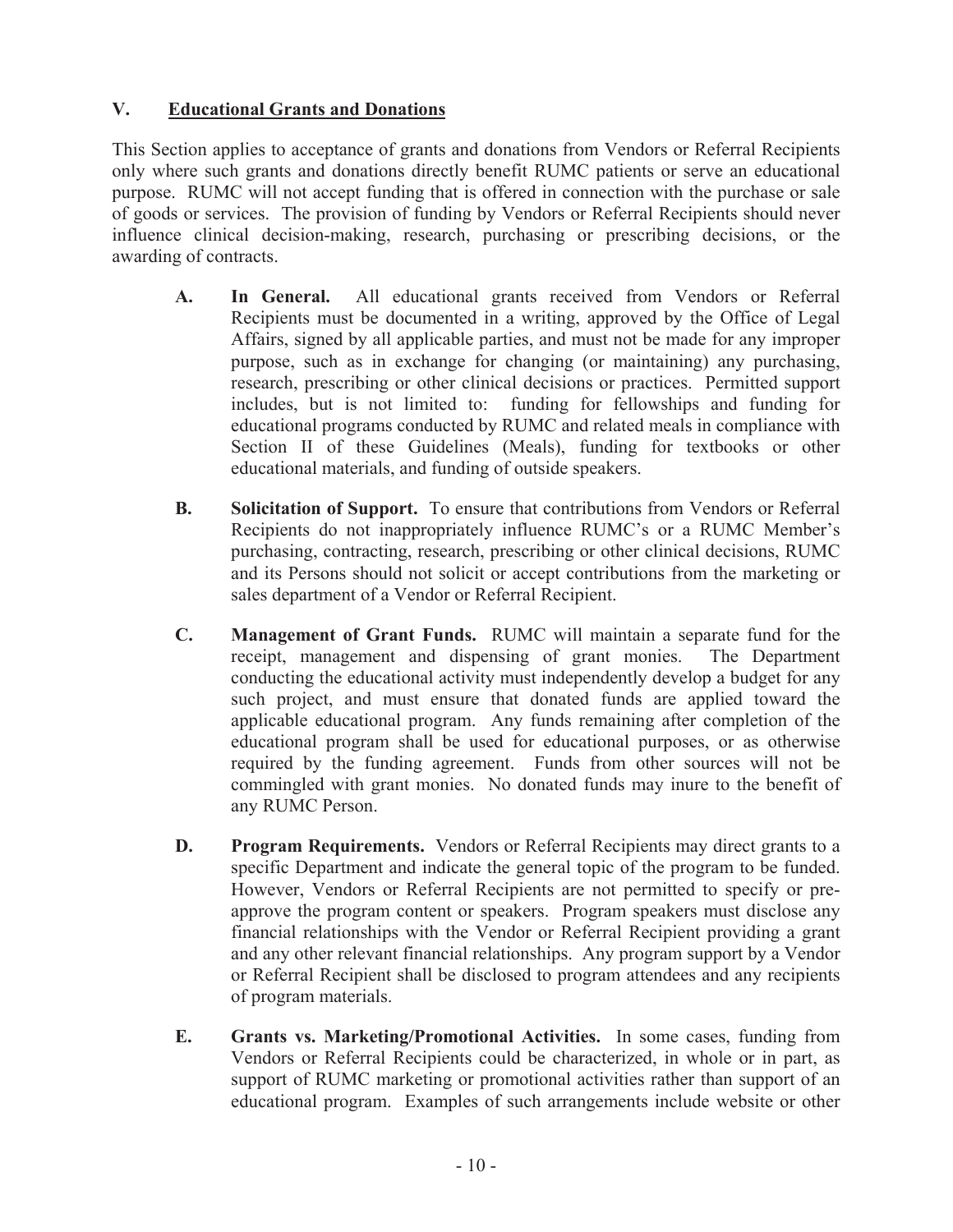media references to RUMC or its Persons and support of RUMC outreach to RUMC Referral Sources. Any proposed arrangement that involves marketing of RUMC or Person services, even in an educational context, must be reviewed by RUMC's Marketing Department and Office of Legal Affairs. The appropriate individuals in the Marketing Department and Office of Legal Affairs will determine whether it is appropriate for RUMC's or a RUMC Person's name to be used in connection with the arrangement, whether RUMC may accept such funding consistent with these Guidelines, and whether RUMC should pay a share of funding for the proposed activity or event.

**F. Other Sections of these Guidelines, and other applicable RUMC Policies.**  Grants to fund research (including clinical research) must comply with and be processed through the applicable RUMC research policies. Grants to fund medical education programs sponsored by entities accredited by the ACCME must comply with Section VII of these Guidelines (Funding for Medical Education Programs Accredited by ACCME).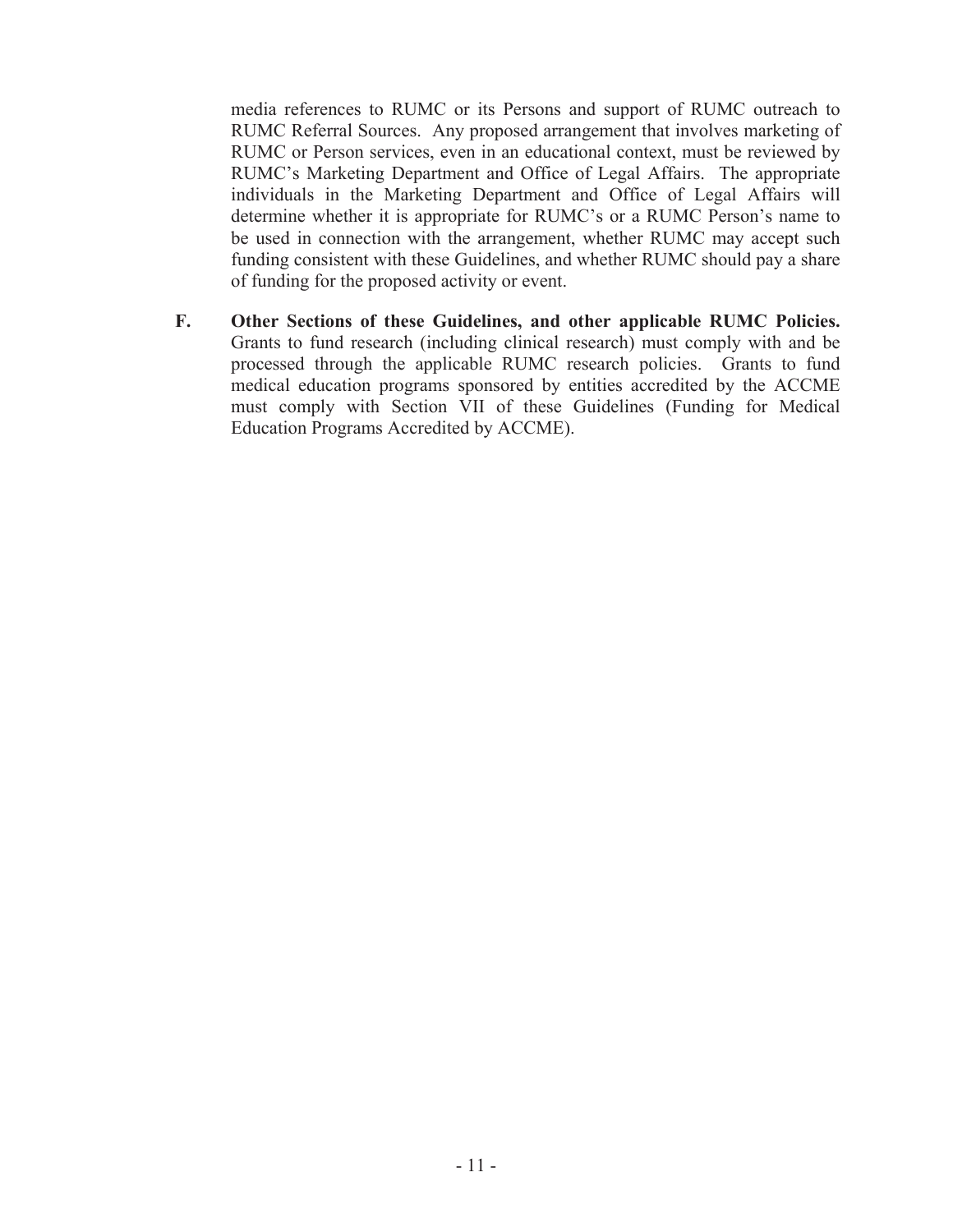# **VI. Training and Education Regarding Use of Medical Devices**

This Section applies to the receipt by RUMC Persons of appropriate training regarding medical devices free from any inappropriate influence, or the appearance of any improper influence, which might interfere with the physician-patient relationship or improperly influence clinical, prescribing, research, or purchasing decisions.

- **A. Guidelines for attendance at training sessions.** RUMC recognizes that the U.S. Food and Drug Administration mandates training and education to facilitate the safe and effective use of certain medical technology. RUMC further recognizes that proper training in and awareness of new and innovative medical technology may contribute to better and/or more cost-effective patient care. However, the activities surrounding training provided to physicians and others may raise at least the appearance of impropriety. To ensure that RUMC Persons receive appropriate training free from inappropriate influences over their prescribing or other clinical decision-making, their research decisions, or their purchasing decisions, the following guidelines shall be followed regarding attendance at Vendor-sponsored training sessions:
	- **1.** RUMC Persons may attend Vendor-sponsored training and education programs in order to further their knowledge on the subject(s) presented. Such programs must contain objective scientific and educational information that will benefit RUMC patients.
	- **2.** Training and education programs must be conducted in settings that are conducive to the effective transmission of knowledge, such as hotel or other commercially available meeting facilities, medical institutions, laboratories or other training facilities. Resort settings are not appropriate settings.
	- **3.** RUMC Persons attending training programs should only accept associated hospitality in the form of modest meals and receptions. Any meals and receptions provided in connection with the training program should be subordinate in time and focus to the educational/training purpose(s) of the program.
	- **4.** RUMC Persons may not allow a Vendor to pay for meals, hospitality, travel or other expenses for their spouses or other guests who do not have a *bona fide* professional interest in the information being provided at the training program.
- **B. Other Provisions of these Guidelines, and Other Policies, Applicable to Medical Education Programs.** Educational programs provided by RUMC are addressed in Section V of these Guidelines (Educational Grants and Donations). Funding for medical education programs sponsored by sponsors accredited by the ACCME must comply with Section VII of these Guidelines (Funding for Medical Education Programs Accredited by ACCME).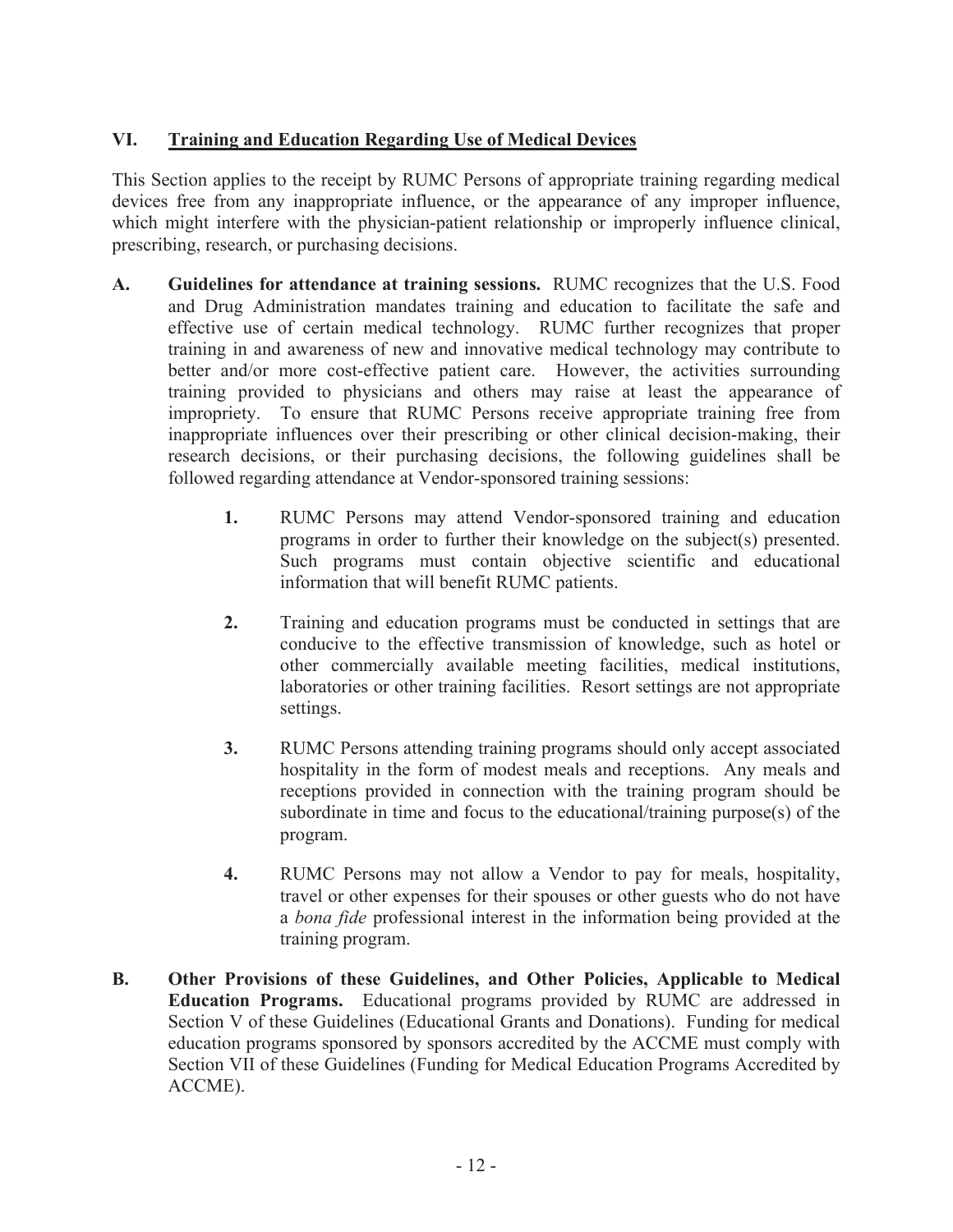# **VII. Funding for Medical Education Programs Accredited by ACCME**

When RUMC acts as a provider of ACCME-accredited continuing medical education ("**CME**"), it shall abide by the requirements set forth in the ACCME Standards for Commercial Support (the "**Standards**"). Compliance with the Standards encourages medical education programs that are free from the improper influence by the entity providing financial support for the CME program.

**A. Disclosure of Financial Interests.** All individuals responsible for controlling or developing the content of an education activity or presenting at a CME event must disclose all relevant financial relationships with any commercial interest to the provider. An individual who refuses to disclose this information will be prohibited from having any control or responsibility over the development, management, presentation, or evaluation of the CME activity.

The following information must be disclosed to CME event attendees prior to the beginning of the educational activity:

- 1. Name of the individual
- 2. Name of the commercial interest
- 3. Nature of the relationship the person has with each commercial interest.
- 4. If an individual has no relationships, that information must also be provided.
- **B. Appropriate Use of Commercial Support.** RUMC, and not the commercial sponsor, will make all decisions regarding the disposition and disbursement of commercial support. RUMC may not agree to accept advice or services concerning teachers, authors or participations or other education matters, including content, from a commercial interest as a condition of contributing funds or services
- **C. Written Agreement Required.** The terms, conditions, and purposes of the commercial support must be documented in a signed, written agreement between RUMC and the commercial supporter.
- **D. Fair Market Value.** The amount of honoraria or reimbursement for out-ofpocket expenses for planners, teachers, and authors must be of fair market value, must be set forth in a written contract, and must not take into account any time spent by the individual participating in the CME event as a learner. The Office of Legal Affairs must approve any honoraria or reimbursement paid to planners, teachers, or authors prior to RUMC entering into a contract that includes such provisions.
- **E. Educational Value.** Social events or meals cannot compete with or take precedence over the educational events during a CME program.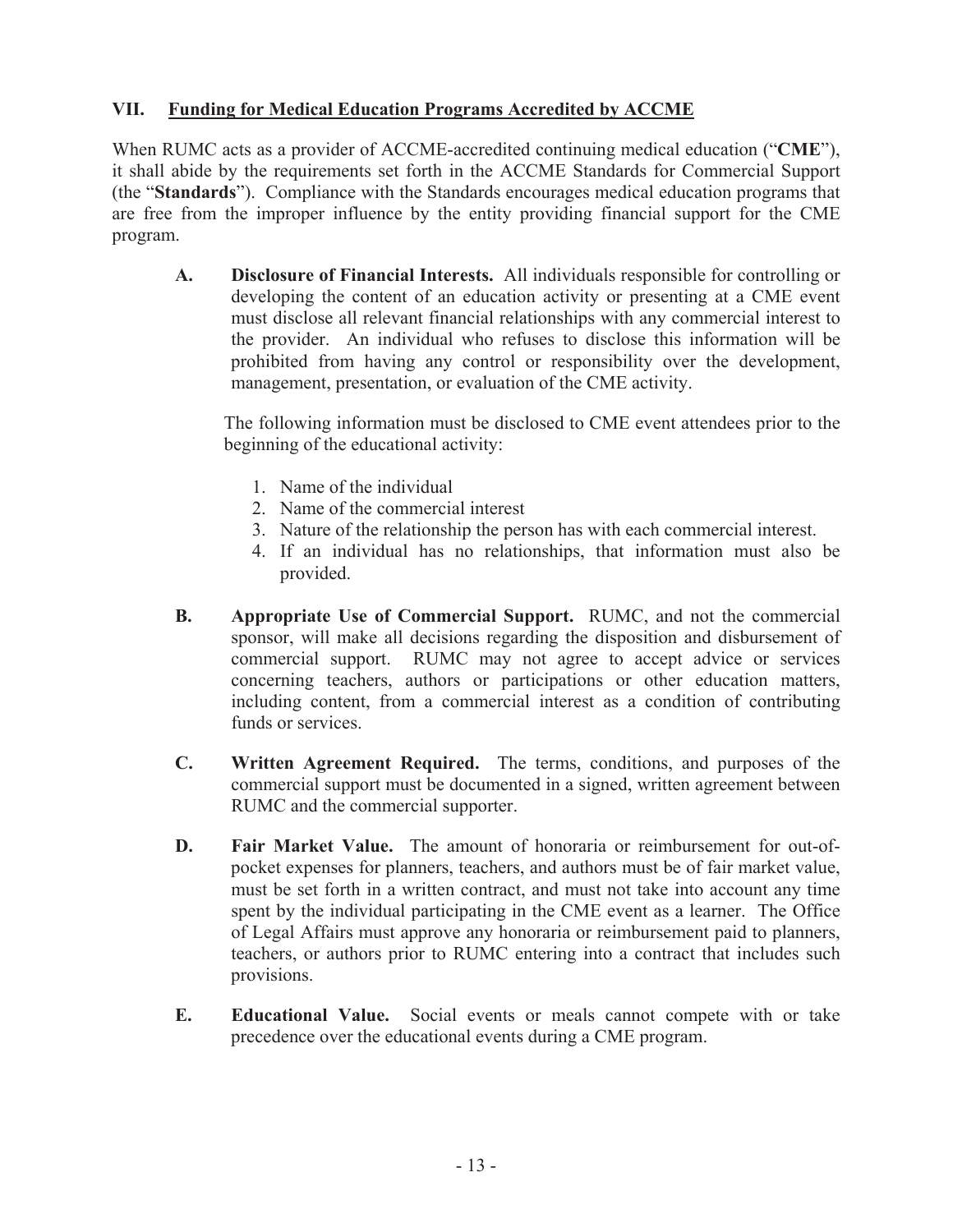- **F. Restrictions on Funds.** RUMC may not use commercial support to pay for travel, lodging, honoraria, or personal expenses for non-teacher or non-author participants of the CME program.
- **G. Commercial Promotion.** RUMC shall follow the ACCME's guidelines with respect to the Appropriate Management of Associated Commercial Promotion, which, among other things, restrict the use of product-specific advertisements.
- **H. Documentation.** RUMC must maintain accurate documentation detailing the receipt and expenditure of the commercial support.
- **I. Content and Format.** The content and format of a CME activity must promote improvements or quality in healthcare and must not reflect a specific proprietary business interest of a commercial interest. For example, presentations must give a balanced view of therapeutic options, and the use of trade names should be limited when possible.